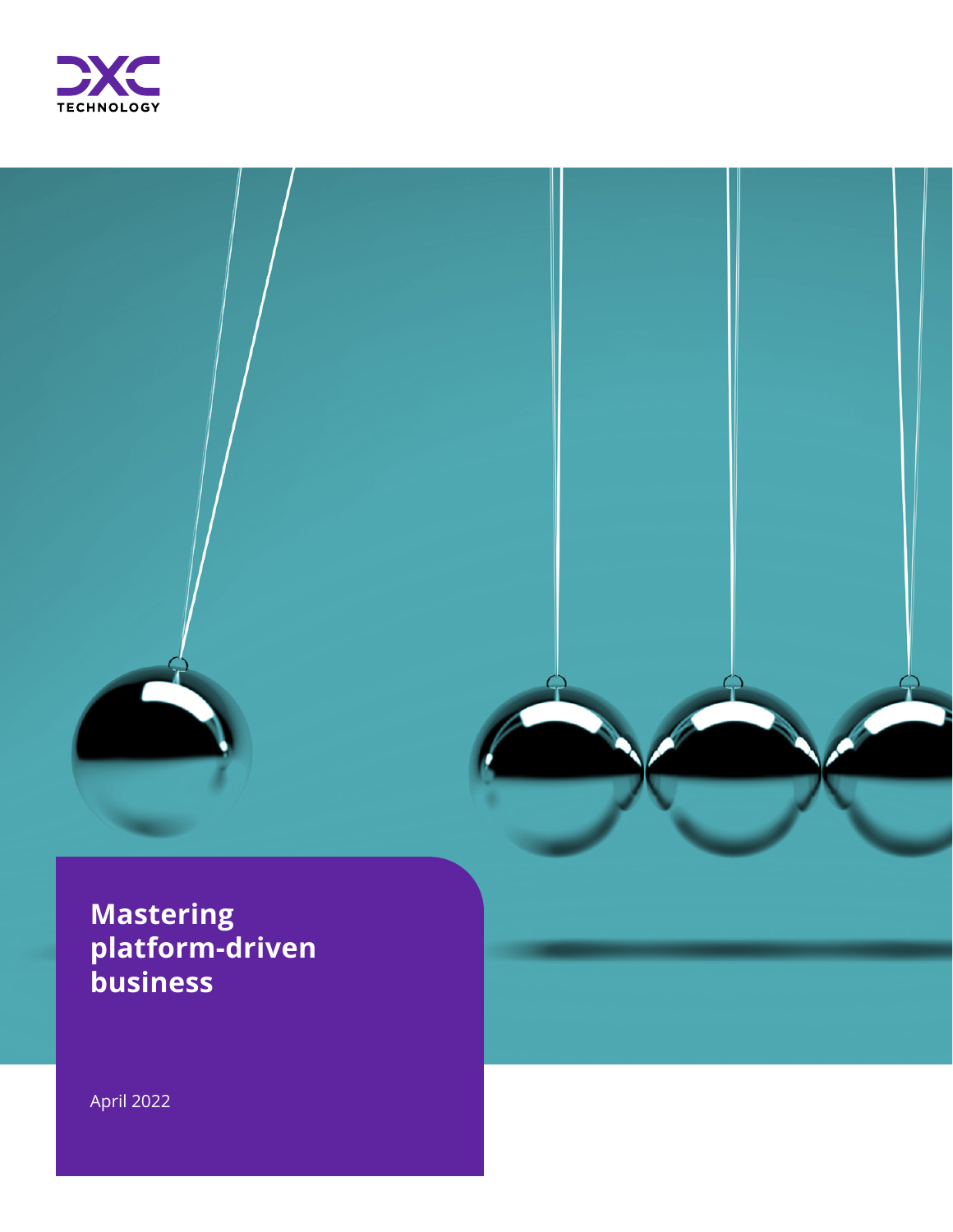### **[Thriving in the](https://dxc.com/us/en/insights/perspectives/sp/accelerated-now/thriving-in-the-accelerated-now) [Accelerated Now](https://dxc.com/us/en/insights/perspectives/sp/accelerated-now/thriving-in-the-accelerated-now)**

#### **This series explores five factors for business agility:**

- Investing wisely in a hybrid [technology world](https://dxc.com/us/en/insights/perspectives/sp/accelerated-now/investing-wisely-in-a-hybrid-technology-world)
- [Mastering platform-driven](https://dxc.com/us/en/insights/perspectives/sp/accelerated-now/mastering-platform-driven-business)  **[business](https://dxc.com/us/en/insights/perspectives/sp/accelerated-now/mastering-platform-driven-business)**
- [Boosting data metabolism](https://dxc.com/us/en/insights/perspectives/sp/accelerated-now/boosting-data-metabolism-to-improve-decision-making)  [to improve decision making](https://dxc.com/us/en/insights/perspectives/sp/accelerated-now/boosting-data-metabolism-to-improve-decision-making)
- [Committing to the human](https://dxc.com/us/en/insights/perspectives/sp/accelerated-now/committing-to-the-human-experience)  [experience](https://dxc.com/us/en/insights/perspectives/sp/accelerated-now/committing-to-the-human-experience)
- [Achieving \(truly\) sustainable](https://dxc.com/us/en/insights/perspectives/sp/accelerated-now/achieving-truly-sustainable-sustainability)  [sustainability](https://dxc.com/us/en/insights/perspectives/sp/accelerated-now/achieving-truly-sustainable-sustainability)

In today's economy, customers expect digital products and services to be as instantly available and reliable as news is from a mouse click. Therefore, organizations need to flow with new ideas, enhancements and a deep understanding of the customer. This can only be achieved in an organization *designed to flow*. Software engineering provides this flow: Data pipelines seamlessly interconnect and support platforms that deliver the services the customer requires.

When you click with a mouse on a news site, news flows. The click animates a process, a data pipeline and a set of platforms that deliver that flow of news. In today's technology-oriented economy, customers expect digital products and services to be as instantly available and reliable as a news flow resulting from a mouse click. Therefore, organizations need to flow with new ideas, enhancements and a deep understanding of the customer. This can only be achieved in an organization *designed to flow*. Software engineering provides this flow: Data pipelines seamlessly interconnect and support platforms that deliver the services the customer requires.

The Accelerated Now of the post-pandemic economy is already being led by software-driven organizations that are dictating the terms of their vertical markets, whether financial services, retail or media. Organizations that fail to adapt and develop their own internal flow will struggle to deliver the value customers expect at speed.

The pandemic opened the floodgates to flow, as organizations digitized many activities over 20 times faster than they previously had. Out of necessity, organizations learned to envision, design, develop, procure, integrate, test, release, support, modernize, commercialize, protect and even retire software and business services at a pace they had previously not imagined. A radical modernization of core areas of their operations took place. The challenge now is to continue that journey.

## Software-led modernization: A sea change in operations and culture

But something deeper than a greater focus on software engineering occurred: Organizations underwent a significant cultural change. The people and areas of the organization that previously resisted change learned to adapt and, in many cases, became centers of demand for software-led modernization. This sea change in operations and culture was made possible by the unsung heroes and heroines of enterprise IT — software engineers. Software engineers refactored business processes into digital methods and replatformed legacy applications to the cloud. In doing so, they often rehosted and relocated technologies to new business platforms to guarantee that the new flow of work succeeded. In many organizations, this meant retiring on-premises applications.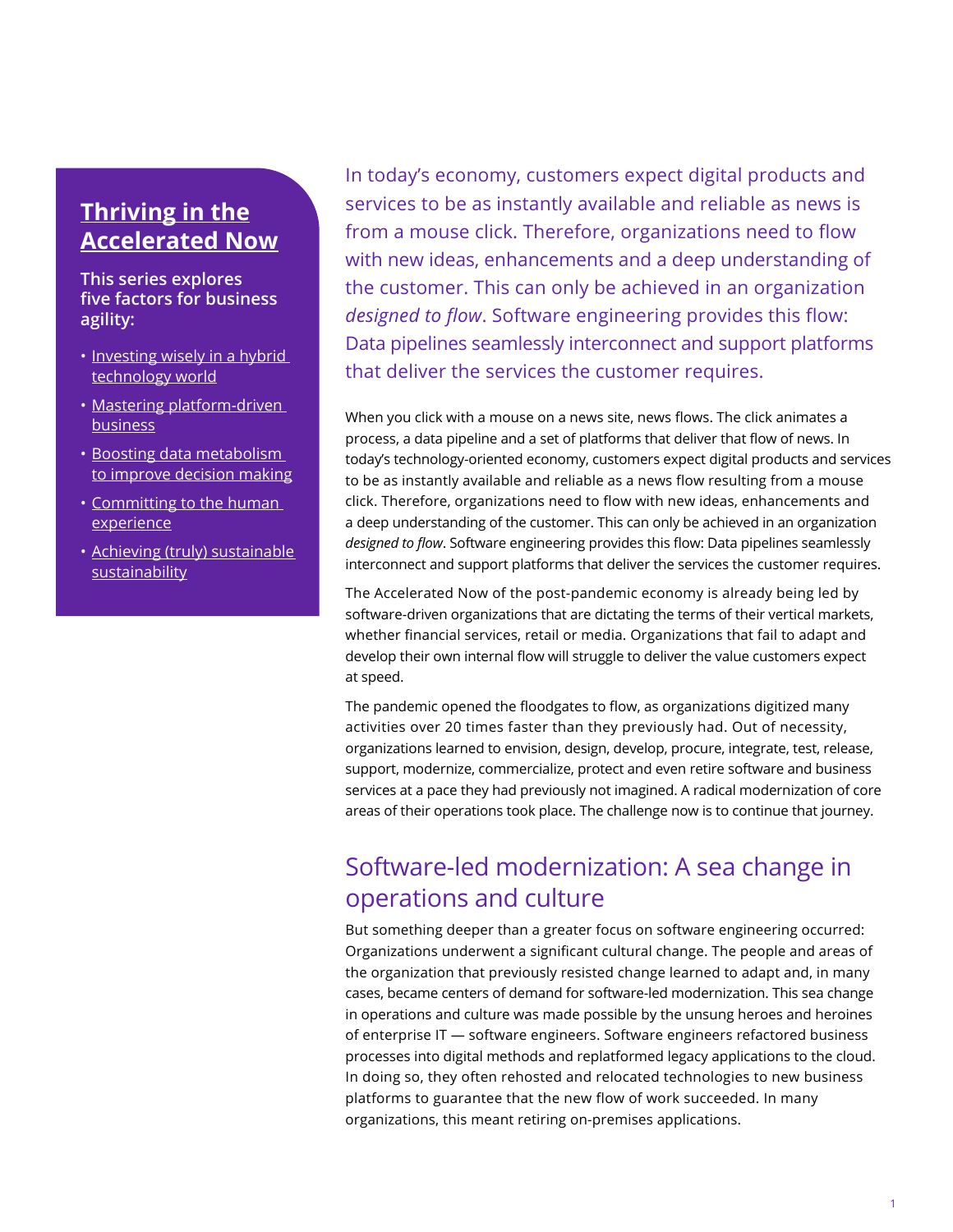

Organizations are adopting software engineering as part of the general flow of business.



In addition, adopting iterative product development practices in recent years has enabled software engineers to release enhancements in hours and minutes rather than in weeks and months. In the most successful cases, these digital transformations are also deployed in collaboration with the business lines and end users who will apply the software. Having witnessed the pace at which software engineering can deliver change, organizations have now learned to recruit team members in weeks, not months; marketing campaigns are iterative and adapt according to almost-instant responses; and product testing is continuous, not an add-on to the project delivery process.

# Software engineering drives the business

Organizations, therefore, require software engineering to be a core capability of the business. This capability ensures that the organization can compete and respond to change, whether in market conditions or regulatory environment. This has led to organizations realizing that software engineering is central to value generation in the business. In turn, this is leading to software engineering being adopted as part of the general flow of the business.

Organizations with a software engineering core are already at the forefront of their vertical markets. Online retail leader Ocado scaled up to become an international player in half the time it took its supermarket competitors to go national. Media firm Sky offers a broad and diverse range of services that interconnects its core business of broadcasting with adjacent sectors such as gaming and communications. Marcus, by financial services leader Goldman Sachs, is a classic example of a business developing a cousin brand and service with a software ethos. The London insurance market (see below) is another example. Organizations with a physical heritage including furniture manufacturer and retailer Ikea, sports shoemaker Adidas and Capital One in financial services — have also demonstrated that the adoption of a software engineering culture enabled them to execute significant change in product range, business and customer services.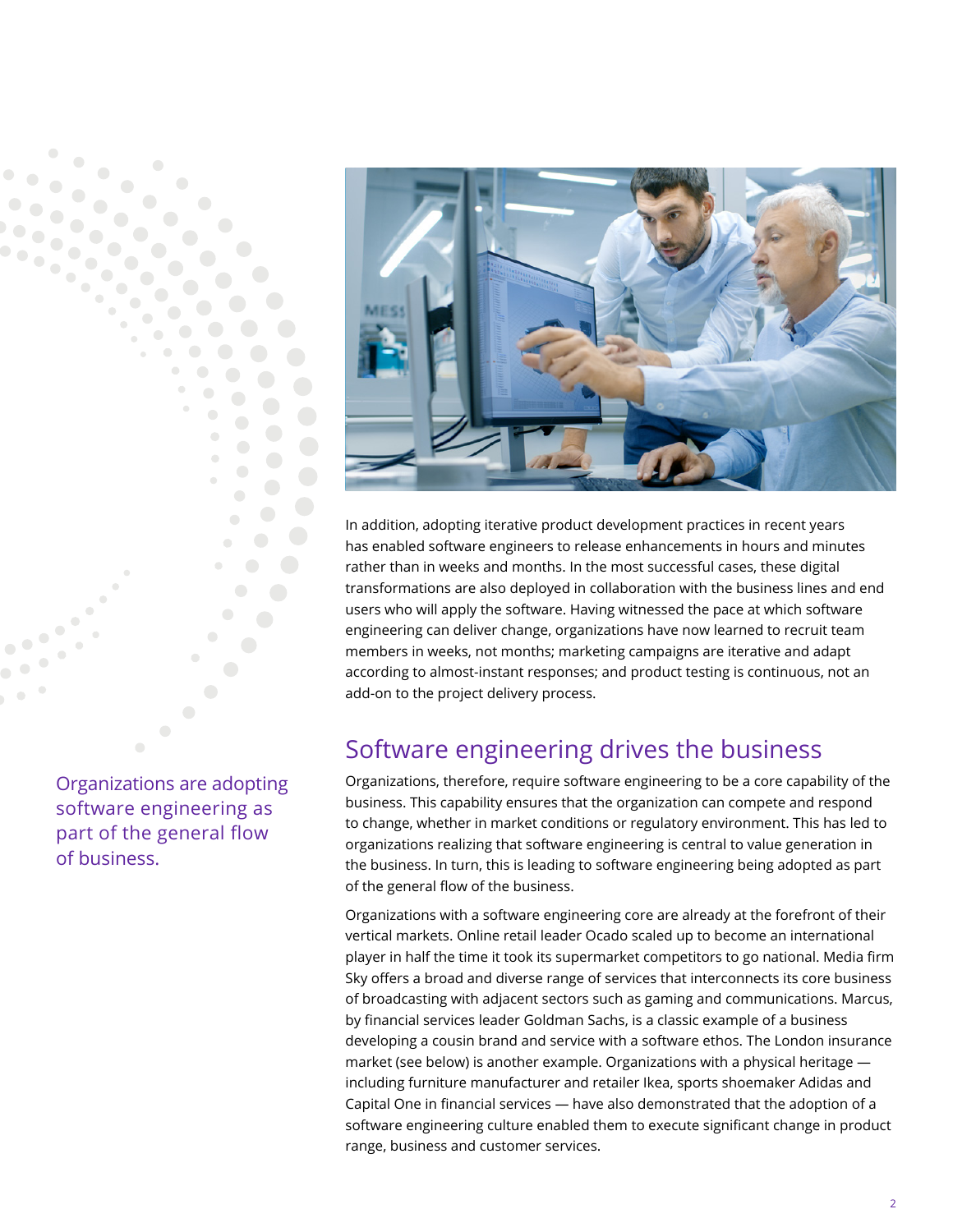Organizations that adopt software engineering as a core component of the flow of business will introduce a tide that raises all boats. Business processes and practices will increasingly digitize and be data-driven with data mastery. Software and digital platforms will become the infrastructure of the organization, accelerating decision making and the pace of change since business infrastructure built on software can be quickly adapted to new market demands. Software engineering becomes the organizational direction of the business as it creates data pipelines that can be adapted on demand. This will result in all business processes and areas of the organization being able to continuously integrate, deliver change and deploy new products and services.

When organizations emerge from the enterprise IT era (see **Figure 1**), they will find themselves centered on apps and data pipelines that feed the intelligent, hyperautomated business operation platforms we term *bionic business platforms*. These platforms will create greater business agility, as data pipelines can be plugged into them according to business needs. Cross-functional teams will then create shared services to experiment with innovations and create instant responses to market conditions, promotions or business impacts. Just as team members want to swarm around a business problem or opportunity, so the organizational platforms can be swiftly configured to deal with an emerging issue.

|                           |                  |                                             | <b>Enterprise era</b><br><b>Engineered software</b> | <b>Cloud era</b><br><b>Engineered operations</b>         | Intelligence era<br><b>Engineered organizations</b> |
|---------------------------|------------------|---------------------------------------------|-----------------------------------------------------|----------------------------------------------------------|-----------------------------------------------------|
| Culture                   | <b>Behaviors</b> | Perspective                                 | Inside-out                                          | Outside-in                                               | Ecosystem-wide                                      |
|                           |                  | Leadership                                  | Command and control                                 | Empowered people                                         | Leadership as a system                              |
|                           |                  | <b>Bias</b>                                 | Control and risk management                         | Action and change                                        | Collaboration, cognitive load                       |
| model<br><b>Operating</b> | Organization     | Teams                                       | Large, projects, programs                           | Small, X-functional, temporary                           | Long-lived, autonomous,<br>differentiated           |
|                           |                  | Evolution groups                            | Shadow IT, the IT organization                      | Multiple bimodal                                         | Three-layer operating model                         |
|                           |                  | IT/business relationship                    | IT is provider, promoter                            | IT moves from partner to peer                            | IT and business merged                              |
|                           |                  | Structure                                   | Hierarchy, one-size-fits-all                        | Multiple operating models                                | Micro-enterprises                                   |
|                           | Digital assets   | Systems and infrastructure                  | Monolithic, COTS                                    | Bionic business platforms,<br>sustainable sustainability | Adaptive, ecosystem                                 |
|                           |                  | Data                                        | Dark, islands                                       | Mastery, metabolic                                       | Fluid, fabric                                       |
|                           |                  | Processes                                   | ERP, rightsourced                                   | aaS, automated                                           | Ecosystem                                           |
| Practices                 | Life cycle       | Engineering                                 | Design, build                                       | Orchestrate, assemble                                    | Choreograph, print                                  |
|                           |                  | Deployment                                  | Project end                                         | Continuous integration/delivery                          | Progressive deployment                              |
|                           |                  | Methods                                     | OSFA: Waterfall, ITIL, N+1                          | DevOps, Agile, DfF, scaling                              | Iterative, use appropriate                          |
|                           |                  | Innovation and<br>industrialization drivers | Suppliers and consumers                             | Digital transformation                                   | Systematic and ecosystem                            |

**Figure 1.** Three eras of organizational IT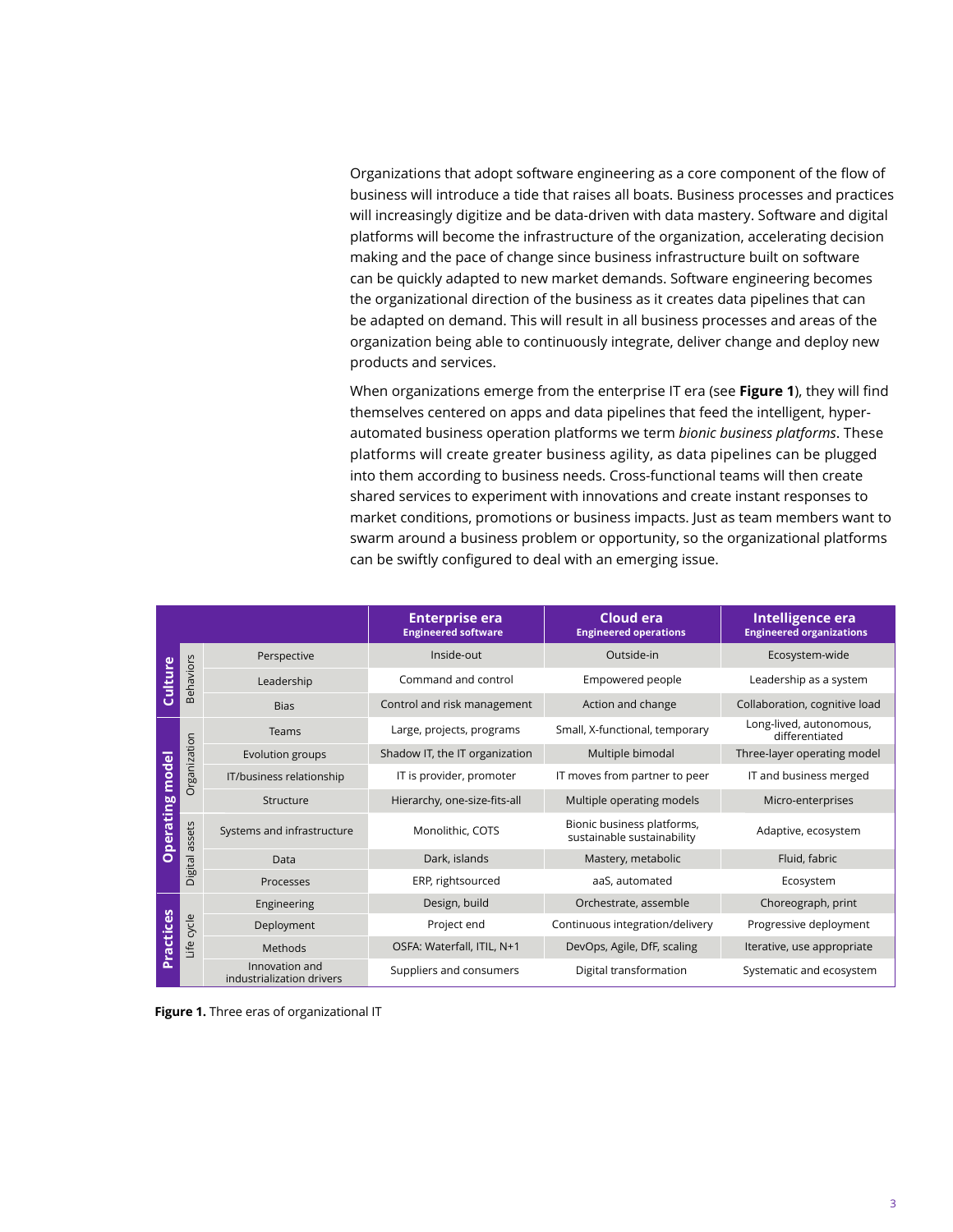# Technology spotlight: Platform-driven business

#### *Carl Kinson, Director, Technology Strategy and Innovation, DXC Technology*

As organizations consider the platform-driven model, it is important to have a good understanding of some of the key underpinning technologies. These are highlighted below according to three stages of technology evolution: emerging, experimental and established.

#### **Emerging technologies**

Moving platforms to the cloud must incorporate a strong security posture. Secure Access Service Edge (SASE), sometimes called Sassy, will soon become an established design principle of platform operations.

Chaos engineering — the process of testing a distributed computing system to ensure that it can withstand unexpected disruptions — is the differentiator between services built for resiliency or not.

Environmental operations will be the intersection between sustainability and environmental, social and governance (ESG) factors associated with the platforms — for example, which organizational platforms are green and which are not. The combination of financial and environmental business factors will be decision-making points in the platform ecosystems of the future.

#### **Experimental technologies**

[Hyperautomation](https://dxc.com/us/en/insights/perspectives/q-and-a/adopt-hyperautomation-to-create-a-resilient-it-estate) in platforms using robotic process automation, artificial intelligence, machine learning and natural language processing will be able to increase the speed of the process flow within platforms by interacting, translating and understanding data and information as it passes into and through the platform. These technologies will reduce risk, increase speed and improve customer satisfaction.

To succeed with these technologies, organizations will need to have reached a state of continuous integration and deployment, supported by automated data pipelines. Organizations will need to be able to continuously test and ensure that the code of these new technologies meets the functional and security requirements of the business. A composable architecture will allow the organization to break platforms down into services that can be contained and integrated through application programming interfaces (APIs), and that are able to support the continuous integration and deployment of tools without impacting other services. There are likely to be significant challenges in achieving this with existing platforms and services.

The customer experience of any platform is critical to its success; empathizing with users of the systems increases adoption. Therefore, employing design thinking as a practice in the design and development of platforms is crucial.

#### **Established technologies**

Edge computing and internet of things (IoT) are now at the stage of being ready and dependable for platform business strategies.

Infrastructure as code, also dubbed serverless, provides platform business models with the ability to increase speed and infrastructure scaling while reducing risk.

APIs have already become critical for supporting the composable architectures and microservices of loosely coupled systems, providing the ability to integrate and connect a variety of services through APIs. This also creates the mechanism for organizations to isolate and control services.

Automated test-driven development, as the name suggests, automates the test cycle to validate and test code at every stage, ensuring organizations have the right code levels at the right standards.

Citizen development through low-code and no-code application development platforms reduces waste, increases speed and introduces new innovations quickly, often removing workloads from overstretched development teams.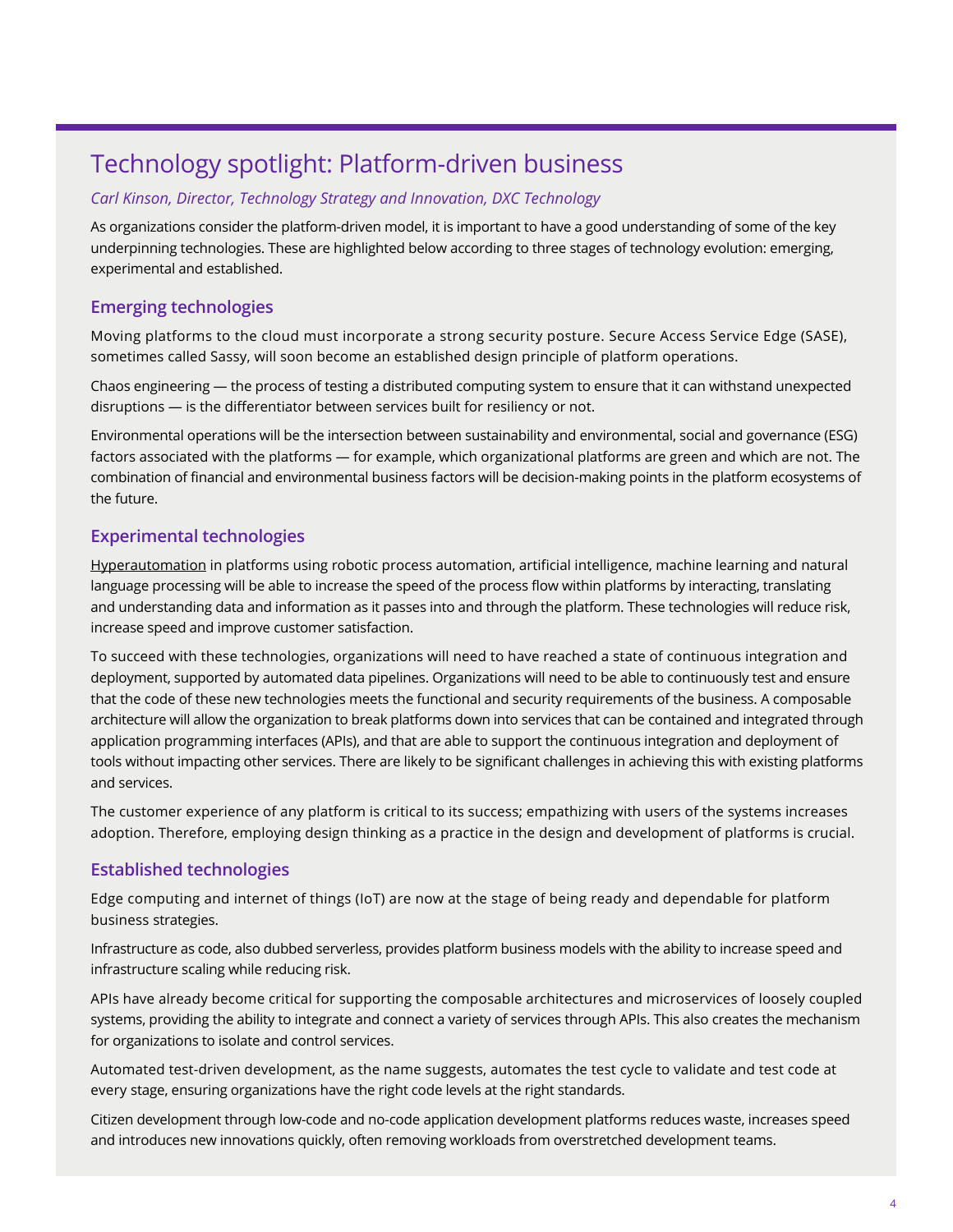

Every business, no matter its vertical market, will have an operating model akin to the new media companies that deliver news and entertainment to our homes. New media companies do not manufacture the technology for distributing their products and services. Instead, they are experts in engineering the right data pipelines, applications and platforms to deliver content that meets dynamic customer needs. Similarly, software engineers in an enterprise that has empowered its engineering teams will engineer their data pipelines, applications and platforms in the same way to meet dynamic customer needs.

When an organization operates from an interconnected set of digital platforms that provide a good user experience and data pipelines, decision making can be moved out across the organization, as there is a single source of truth directing decisions, no matter where they are made. As a result, everyone in the organization contributes to the value stream of the business.

# Adopting cloud and digital platforms for flow

The global emergency also revealed the true picture of enterprise cloud computing adoption. Organizations that had stalled on retiring legacy systems or retained inflexible business processes faced a greater challenge. In the post-pandemic economy, organizations will increasingly move to cloud computing.

At present, most organizations are between the enterprise and cloud eras, with some monolithic systems and corresponding business processes still holding the business back in a world of engineered software (Figure 1), while other areas of the enterprise are operating like a software-engineered asset, nimble and able to respond.

Organizations that were born digital and used the cloud from the outset are now no longer seen as "other" by senior leadership teams. The more software applications are used as the platform for business processes, the more the enterprise will get the [cloud right](https://dxc.com/us/en/cp/cloud-right-cloud-transformation) and become adept at continuing to digitize operations, which will continue to increase the flow of data and innovation. Highly productive teams will — in close collaboration with IT and its partners — engineer new data pipelines and digital platforms to achieve outcomes that delight the customer.

### Integrating the business to create value

Today's modern organizations have not only digitized retail, financial services, media and automotive, but they have completely modified the customer's expectation. To compete, organizations must develop new value streams that meet and surpass digital challengers' offers that the pandemic has shaped.

In 2021 almost all products and services featured a software or data-driven aspect, which required the organization to develop, procure, integrate and support that software service. But to take full advantage of this, organizations must, in parallel, reinvent their organizational operating model, from one of dislocated, siloed teams and practices to an integrated model that continuously learns and adapts.

The more software applications are used as the platform for business processes, the more the enterprise will get the cloud right and become adept at continuing to digitize operations, which will continue to increase the flow of data and innovation.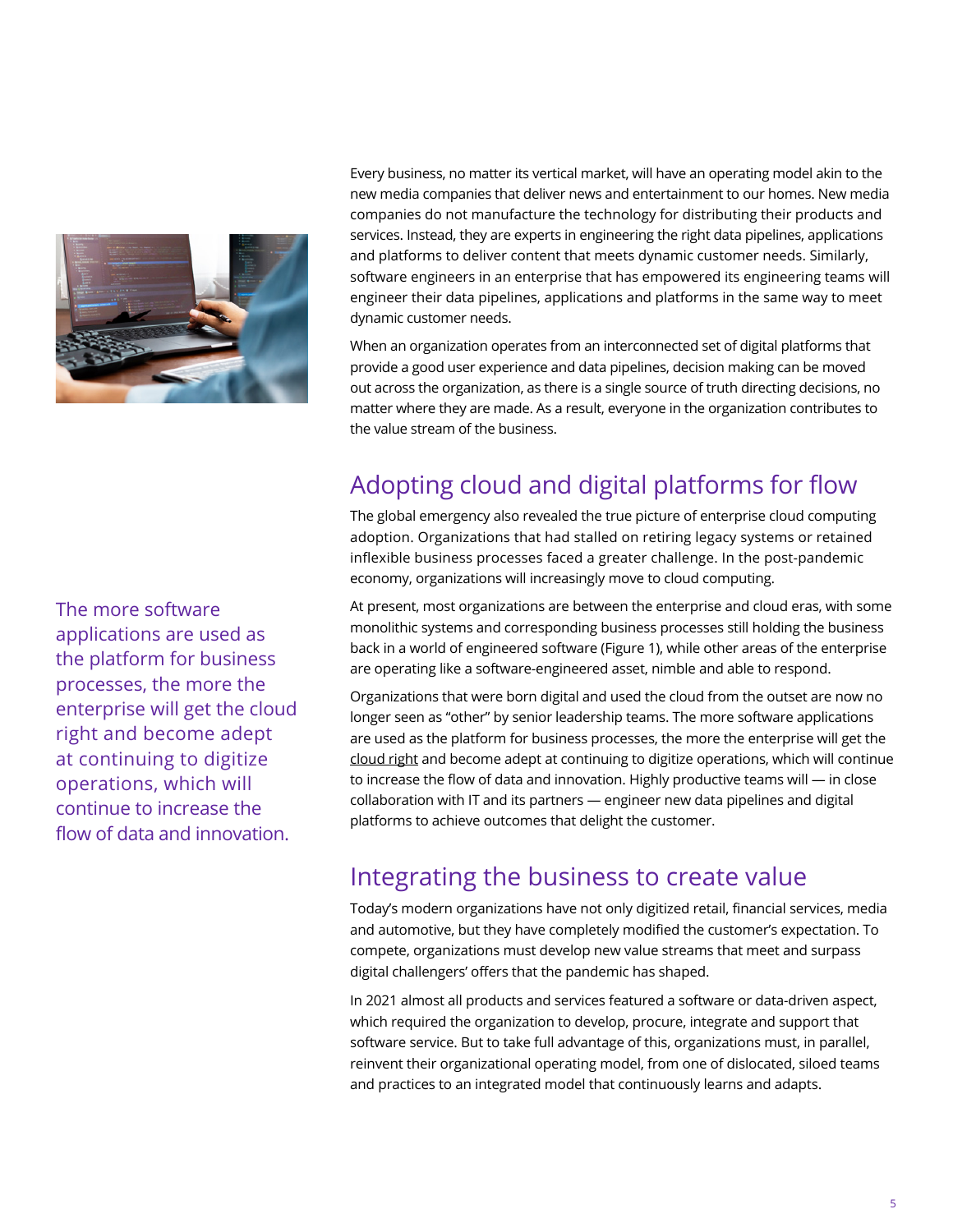Under an integrated model, updates and enhancements can be delivered daily, weekly or monthly to connected energy systems, health technologies, civic infrastructure, security systems, online platforms and consumer wearable devices. This new operating model will naturally segue into automated predictive and preventive operations, which will free organizations from manually responding to outages and fixing breaks. As a result, operational processes and innovation will reduce in cost; resolution time will shrink as the need for people to travel is reduced.

Digital-intensive organizations have natural flows centered on the value streams of the organization and its customers. These organizations use software engineering pipelines and digital platforms to prioritize the flows of the most valuable business changes, critical data and work. (See **Figure 2**.) Just as the pressing of a button produces a flow of media content with no thought about the software pipelines and platforms behind it, so the business with a software engineering approach will be able to turn on data or change with clarity and ease.



**Figure 2.** Platform model

 $\bullet$  $\bigcirc$ 

## Digital platform powers London insurance market transformation

The London insurance market is the largest global hub for commercial and specialty risk. The [London market's digital transformation strategy,](https://dxc.com/us/en/about-us/newsroom/press-releases/01122022) being executed with DXC Technology, will modernize its operations to ensure that it remains competitive in a global commercial insurance market. At the core of the London market's transformation strategy is a digital platform that can deliver the services capable of managing all global specialty claims, digitally integrate the client (broker and carrier) software to the central services and provide a seamless end-to-end experience for the customer across the insurance life cycle.

Going forward, the platform itself will represent an unparalleled launchpad for innovative new products and services for the global specialty market, providing access to over 200 blue-chip brokers and carriers, with the ability to reuse integration components to reduce speed to market and client effort to consume services and products.